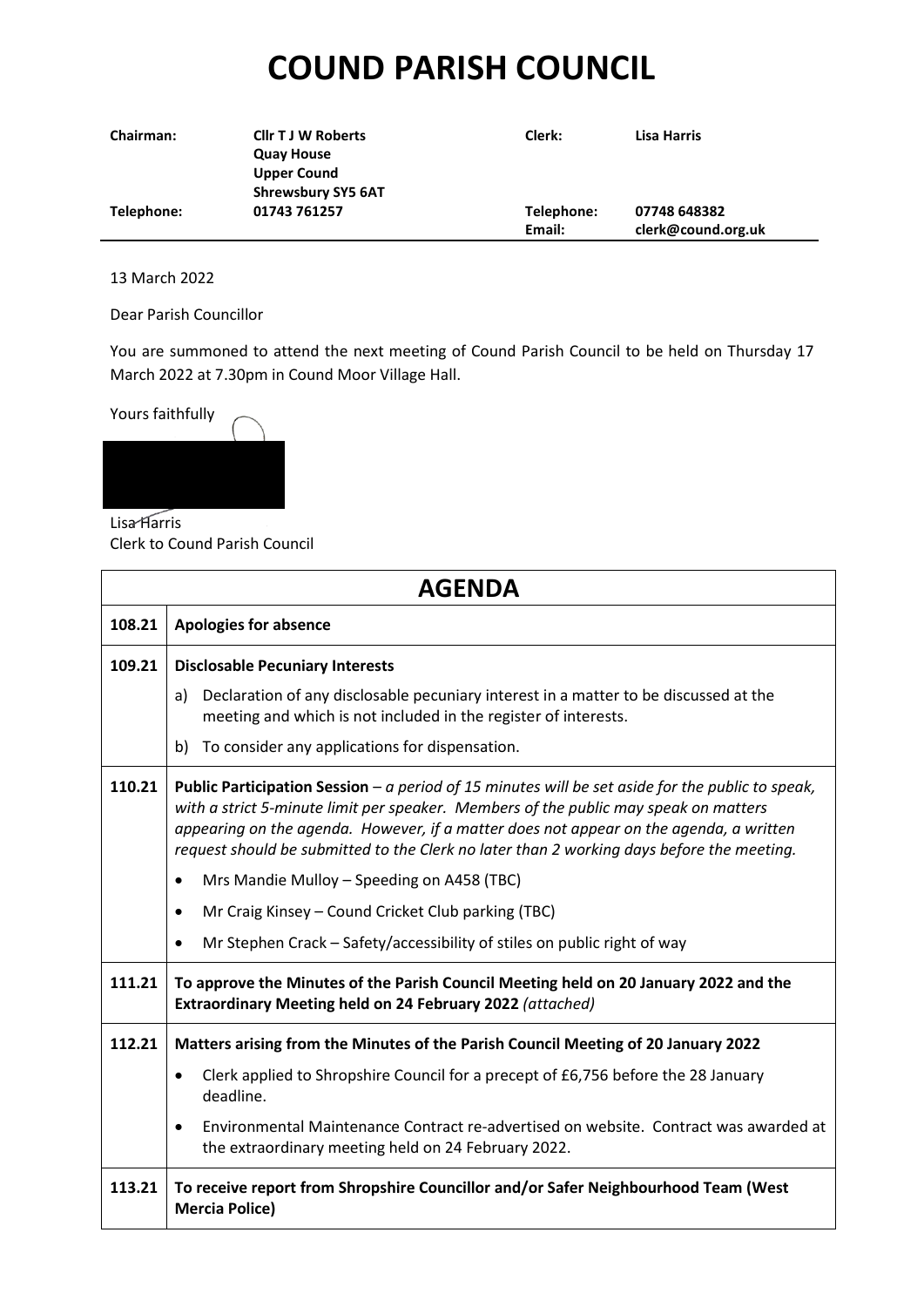| 114.21 | Update on the finalised scheme for the Cound Arbour Bridge work                                                |                                                                          |                                                                                                                                                                                                                                  |  |  |
|--------|----------------------------------------------------------------------------------------------------------------|--------------------------------------------------------------------------|----------------------------------------------------------------------------------------------------------------------------------------------------------------------------------------------------------------------------------|--|--|
| 115.21 | To receive defibrillator audit report for the period                                                           |                                                                          |                                                                                                                                                                                                                                  |  |  |
| 116.21 | <b>Guildhall Matters</b>                                                                                       |                                                                          |                                                                                                                                                                                                                                  |  |  |
| 117.21 | <b>Current financial matters:</b>                                                                              |                                                                          |                                                                                                                                                                                                                                  |  |  |
|        | a)                                                                                                             | <b>Payments</b> - To approve outstanding accounts for payment (attached) |                                                                                                                                                                                                                                  |  |  |
|        | b)                                                                                                             |                                                                          | Bank reconciliation to 13 March 2022 (attached)                                                                                                                                                                                  |  |  |
| 118.21 |                                                                                                                | Planning                                                                 |                                                                                                                                                                                                                                  |  |  |
|        | 1.                                                                                                             | <b>Decisions to note:</b>                                                |                                                                                                                                                                                                                                  |  |  |
|        |                                                                                                                | a)                                                                       | Ref: 21/04012/FUL                                                                                                                                                                                                                |  |  |
|        |                                                                                                                |                                                                          | Address: Riverside Cottage Cound Shrewsbury Shropshire SY5 6AF                                                                                                                                                                   |  |  |
|        |                                                                                                                |                                                                          | Description: Erection of first floor extension over existing garage and new dormer<br>structure to be formed in existing bedroom                                                                                                 |  |  |
|        |                                                                                                                |                                                                          | Validated: 16 Aug 2021                                                                                                                                                                                                           |  |  |
|        |                                                                                                                |                                                                          | Status: Withdrawn                                                                                                                                                                                                                |  |  |
|        |                                                                                                                | b)                                                                       | Ref: 21/05839/DIS                                                                                                                                                                                                                |  |  |
|        |                                                                                                                |                                                                          | Address: Yew Tree Cottage Upper Cound Shrewsbury Shropshire SY5 6AS                                                                                                                                                              |  |  |
|        |                                                                                                                |                                                                          | Description: Discharge of Condition 3 (External Materials) for planning<br>application number 19/02585/FUL and conditions 9 (Brick Bonding Material) and<br>12 (External Materials) for planning application number 19/02586/LBC |  |  |
|        |                                                                                                                |                                                                          | Validated: 15 Dec 2021                                                                                                                                                                                                           |  |  |
|        |                                                                                                                |                                                                          | Status: Granted                                                                                                                                                                                                                  |  |  |
|        | Planning applications for consideration:<br>2.                                                                 |                                                                          |                                                                                                                                                                                                                                  |  |  |
|        |                                                                                                                | a)                                                                       | Ref: 21/04640/FUL                                                                                                                                                                                                                |  |  |
|        |                                                                                                                |                                                                          | Address: Evenwood Cottage Cound Moor Shrewsbury Shropshire SY5 6BE                                                                                                                                                               |  |  |
|        |                                                                                                                |                                                                          | Description: Erection of new dwelling following demolition of existing dwelling<br>(whilst retaining the existing annex building to the rear)                                                                                    |  |  |
|        |                                                                                                                |                                                                          | Validated: 11 Oct 2021                                                                                                                                                                                                           |  |  |
|        |                                                                                                                |                                                                          | <b>Status: Pending Consideration</b>                                                                                                                                                                                             |  |  |
| 119.21 |                                                                                                                |                                                                          | <b>Correspondence to note</b>                                                                                                                                                                                                    |  |  |
|        | $\bullet$                                                                                                      |                                                                          | Email from parishioner raising concerns about speeding on A458. Unable to put as an<br>agenda item for 6 months following the Parish Council resolving in November 2021 to<br>close the matter.                                  |  |  |
|        | $\bullet$                                                                                                      |                                                                          | Email from local resident regarding stiles on public right of way in parish.                                                                                                                                                     |  |  |
|        | Email from parishioner regarding drains at Upper Cound - bottom of Golding/Acton<br>$\bullet$<br>Piggott Lane. |                                                                          |                                                                                                                                                                                                                                  |  |  |
|        | $\bullet$                                                                                                      |                                                                          | Email from consultant working for Shropshire Council asking for confirmation that the<br>Parish Council's stance on Golding Lane remains as in the letter to the ROW Mapping &<br>Enforcement Manager on 19/09/20.               |  |  |
|        | ٠                                                                                                              |                                                                          | Email from Councillor Symonds confirming that the "Don't Lose Your Way" deadline for<br>registering historic paths has been abolished.                                                                                           |  |  |
| 120.21 | To consider adding a defibrillator for Cound Park into the Parish defibrillator scheme                         |                                                                          |                                                                                                                                                                                                                                  |  |  |